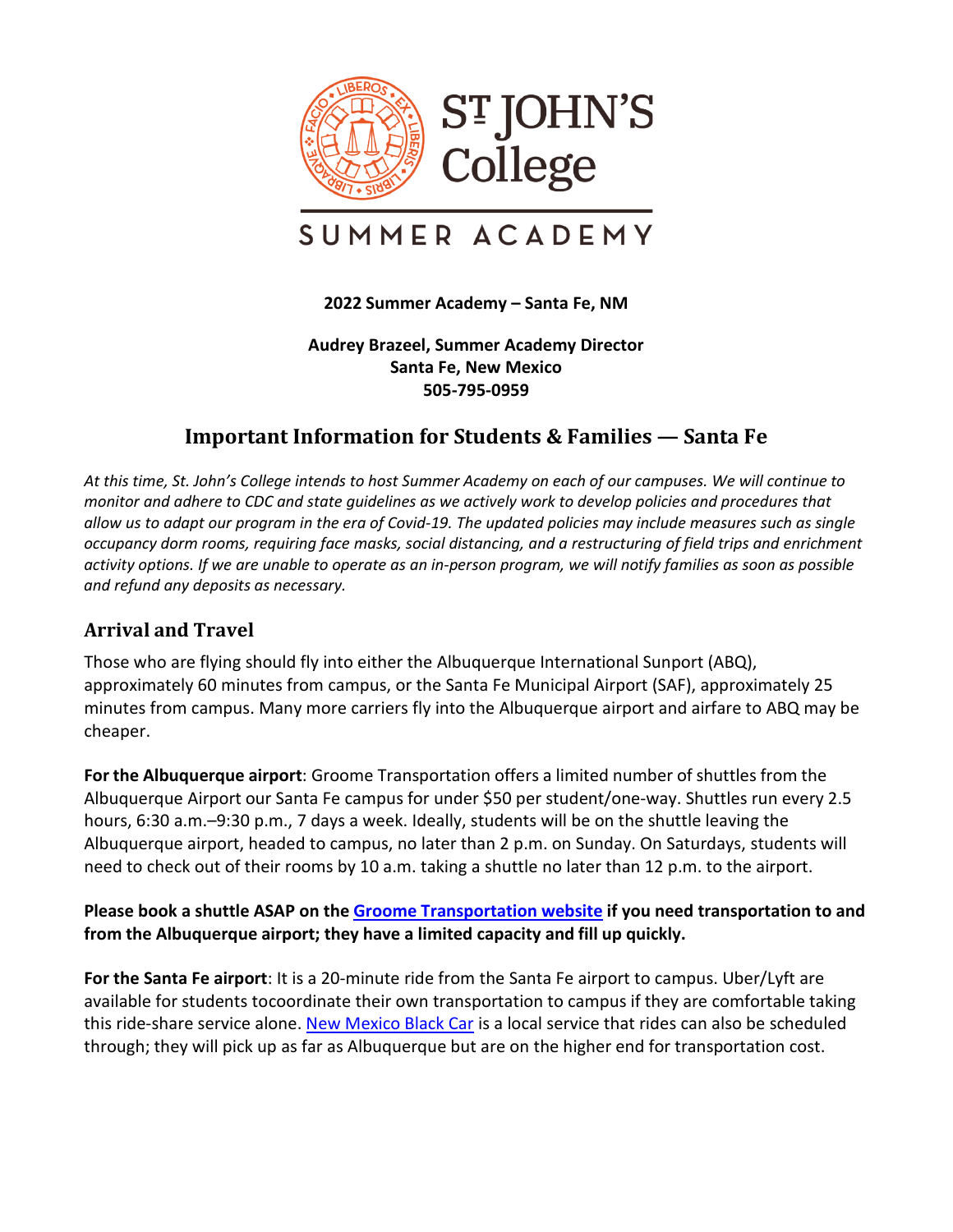# **Registration**

Registration will be held 2–4 p.m. on Sunday. Summer Academy Resident Assistants will be present at check-in, help with luggage, and get students settled in their rooms.

The first Seminar begins at 7 p.m. on Sunday night; if you expect your student to arrive later than 7 p.m., please coordinate your student's arrival time with Audrey Brazeel, director of Santa Fe Summer Academy at [audrey.brazeel@sjc.edu.](mailto:audrey.brazeel@sjc.edu)

# **Pick-Up/Departure**

Each session of the Summer Academy ends on Saturday morning. The last class is Friday morning, closing ceremonies and related activities are held on Friday evening so that students can leave campus early on Saturday. To allow for travel time to the airport, we highly recommend that departing flights not leave ABQ or SAF before 8:30 a.m. Groome [Transportation](https://groometransportation.com/santa-fe/) can pick up as early at 4:30 a.m.; [New](https://new-mexico-black-car-service.business.site/)  [Mexico Black Car](https://new-mexico-black-car-service.business.site/) will pick up at any time.

Students must vacate their dorm rooms by 10 a.m. on Saturday mornings. Families picking up their students must do so by 12 p.m.

# **Stayover Weekend Supervision**

If your student stays on campus for a stayover weekend there is a \$100 fee. If your student is staying multiple weeks, an off-campus day trip will be planned by the Outdoor Program with St. John's College. They will provide weekend supervision and activities (i.e. hiking, swimming, bowling, or visiting a museum). Students will have time to do laundry upon their return and prepare for the next week; emergency services and public safety will be available but the camp nurse will not. Please see the selfadministered medication form if your student takes prescribed medication. We recommend sending your student with spending money if they might need it but the \$100 fee will cover the activity and cost of meals. No students are allowed to stay over on the night of July 30.

## **Accommodations**

Summer Academy students will live in the Upper dorms area of campus. Based on our housing structure, dorms are organized as male or female. Students will live in single dorm rooms with a Summer Academy RA assigned to each floor. Each floor will have a community bathroom; there are non-gendered bathrooms available as well.

The college provides the following furniture and accessories for each student an extra-long twin bed, desk, chair, desk lamp, mirror, dresser, and closet.

# **What to Bring**

- Pillow
- Set of sheets (extra-long twin)
- Blanket or sleeping bag
- Towel
- Mattress pad (optional)
- Sunscreen
- Sunhat
- Sunglasses
- Athletic/hiking shoes
- Cell phone and charger
- Toiletries
- Comfortable, casual clothes
- Jacket for cool evenings
- Rain jacket/poncho
- One nice outfit for Friday night dinner and dance